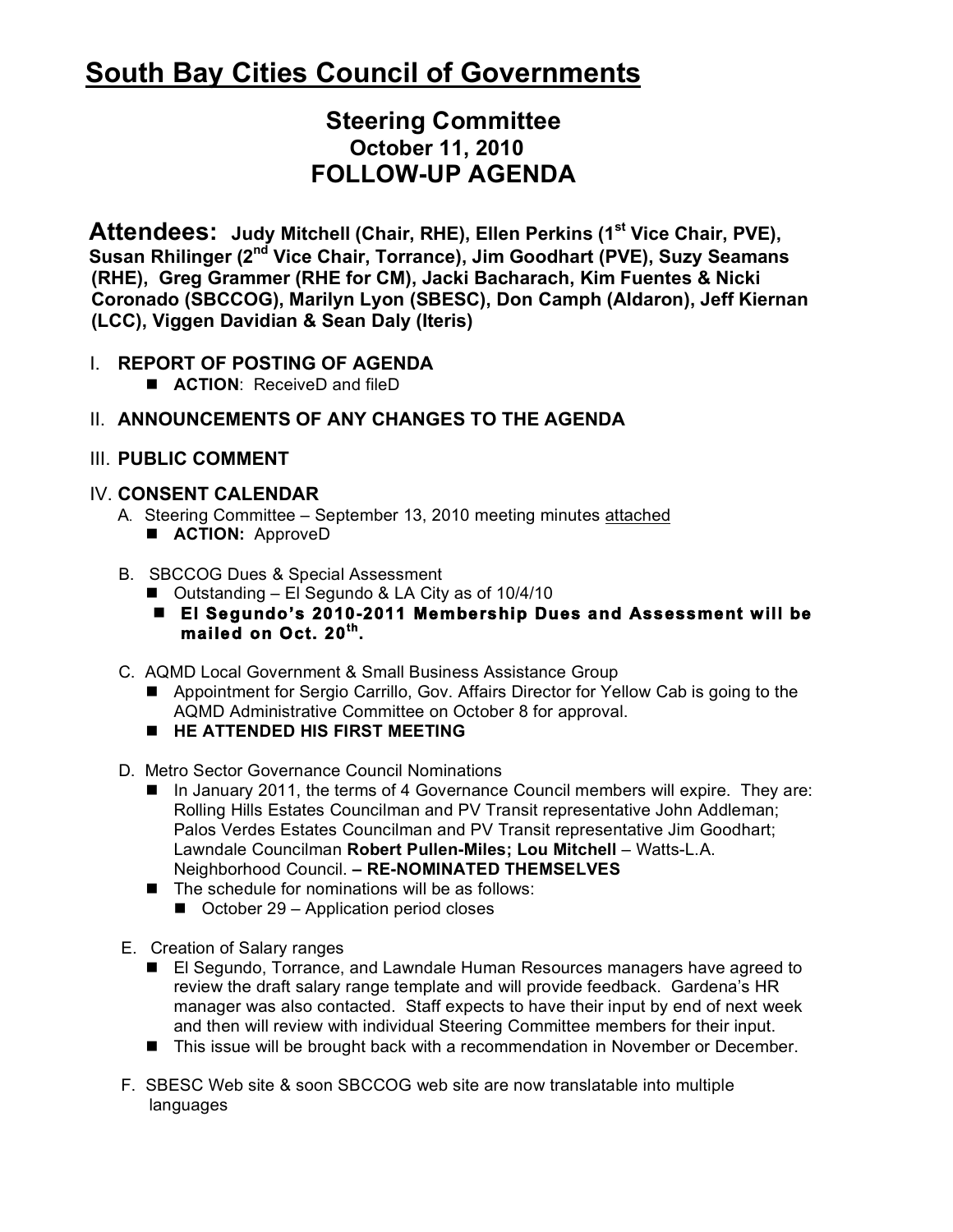#### **MOVED ITEMS**

- M. Transportation Issues
	- Update from Aldaron attached
		- o **I-405 STUDY BOUNDARIES US AND GATEWAY COG. PARTICIPATE IN STUDY REVIEW COMMITTEE.**
		- o **MEETING WITH LEAHY & TAYLOR DISCUSSION RE: TRANSIT AND COST OVERRUNS**
		- o **GREEN LINE TECHNICAL ADVISORY COMMITTEE \$280 MILLION IN MEASURE R IN 2035. NOW PROJECT COST IS \$500 MILLION TO TORRANCE WITH 4 STATIONS. THEREFORE MIGHT BE ABLE TO GO ONLY TO GALLERIA. – BRING THIS BACK –** *emailed Bohlke 10/12/10*
	- Measure R South Bay Implementation Plan
		- $\circ$  Issues dealing with the list of projects and procedures to develop the implementation plan were discussed at the Infrastructure Working Group – **REVISED CALENDAR OF MEETINGS DISTRIBUTED & REVIEW OF PROJECT STATUS**
		- o **EXPLORE WITH MTA REPS THE ISSUE OF USING MEASURE R FOR CALL FOR PROJECTS LOCAL MATCH – AGREED –** *emailed Bohlke 10/12/10*
		- o **PERFORMANCE BOND REQUIREMENT FOR CONSTRUCTION CONSIDER THIS**
		- o **COULD BOND AGAINST OUR MEASURE R FUNDS. FOR A FUTURE DISCUSSION**.
		- o **CONSIDER MEASURE R POLICY TASK FORCE ca. chair, vice-chair(S), and 3 city reps. INVITE OTHER CITIES TO COME TO STEERING COMMITTEE TO HEAR THIS. ALSO SPECIAL CONFERENCE CALL MEETING.**
	- Restrooms at Artesia Transit Center
		- o Meeting scheduled for October 26 to discuss implementation issues
	- Meetings with our legislators have not been arranged as of yet
	- **MOBILITY 21 \$300/PERSON 10/29 8 AM TO 4 PM IN ANAHEIM –** *registered 10/12/10*
- L. SB 375 Update
	- Workshop on Sustainable South Bay Strategy to be held from 4:30 pm 6:30 pm on Thursday, October 28 before the Board meeting. – **SEND NOTICE –** *sent 10/12/10* **– MAKE COPIES OF THE REPORT FOR THE MEETING – DISTRIBUTE TO CITIES. ASK FOR THEM TO DISTRIBUTE TO BOARD MEMBERS, THEIR COLLEAGUES, STAFF AND COMMISSIONERS AND ENCOURAGE THEM TO ATTEND PREPARE SOME SYNOPSIS OF THE REPORT**
	- **COMPASS PROJECTS** 
		- **OUR APPLICATIONS GARDENA, PCH (HB & RB) & MARINE STATION**
		- **LETTERS OF SUPPORT COUNTY, RPV**

#### IV. **ITEMS FOR REVIEW AND APPROVAL**

#### **ADMINISTRATION**

- G. Approval of Invoices
	- **ACTION:** ApproveD invoices for payment
- H. General Assembly February 25, 2011
	- $\blacksquare$  Topic "The South Bay in 2040 Out of the Box and Into the Future"
	- **COMBINE WITH ECONOMIC DEVELOPMENT FORECAST??**
	- **CONSIDER PAYING THE FIRST SPEAKER, THEN PANEL, THEN LUNCH & LEGISLATORS – SB ECON DEV AFTER LUNCH (PEOPLE WON'T STAY)**
	- **ACTION:** Provide direction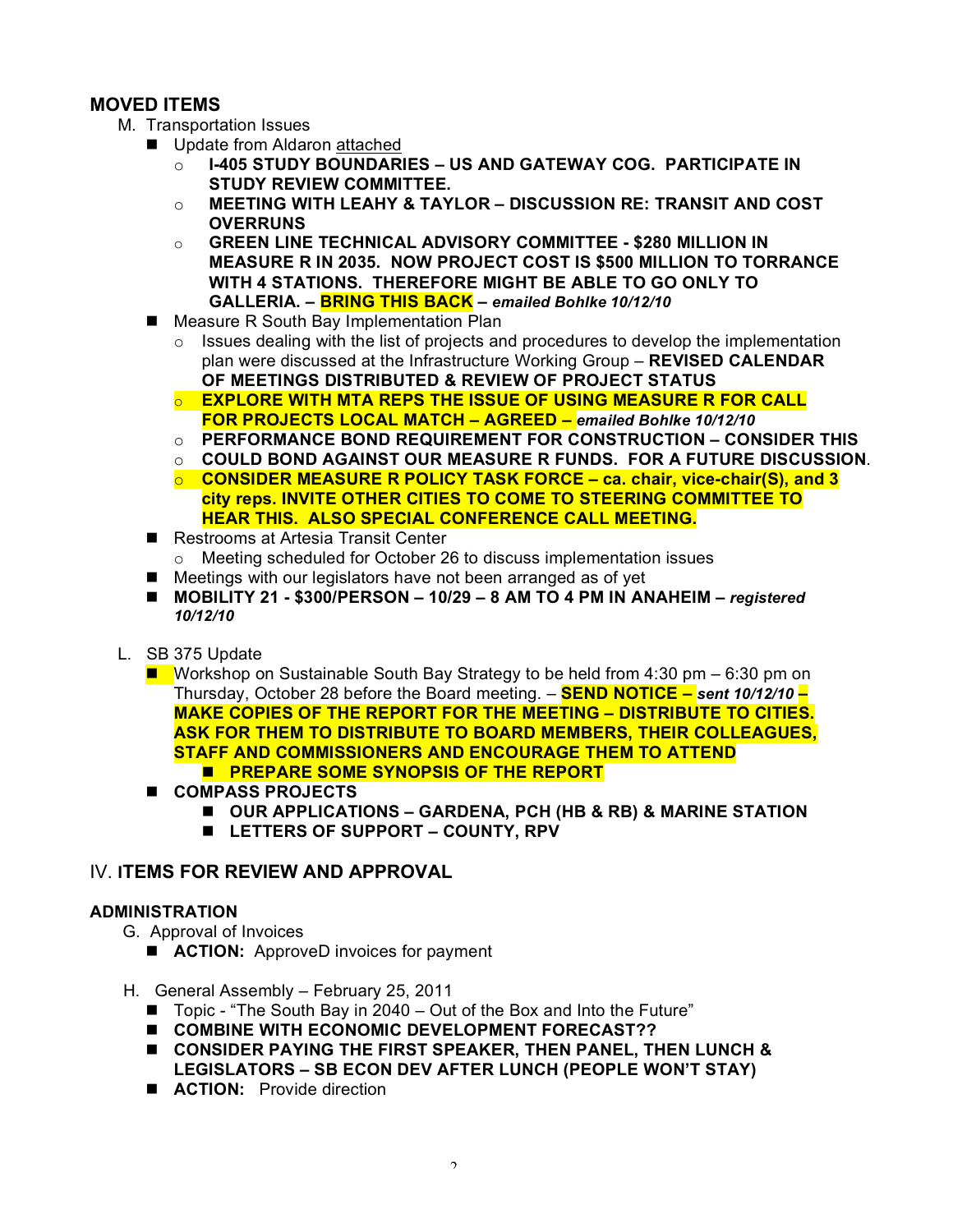- I. Legislative Committee
	- **E** CONTINUE DOING LEGISLATION. LEGISLATIVE CHAIR COULD BE 2<sup>ND</sup> VICE **CHAIR WITH OTHER VICE CHAIR AS BACK-UP. NOT A FORMAL COMMITTEE – MAKE IT A LEGISLATIVE WORKING GROUP. KEEP AFTER THIS MEETING.**

#### **WORK PROGRAM**

- J. Environmental Programs Updates updates at the meeting
	- **Partnership with SCE/Gas Company** 
		- o Strategic Plan funds
		- o Engineering services and city projects
		- o **MEETING WITH GENE & MARK**
			- **I** found your assessment of the D.C. picture and what we might be able to **expect very interesting.**
			- **We were pleased to get clarification that when we exceed our goals, we can ask for more funding for projects that can be implemented and our goals will not be affected. Also, it was great that you understood and plan to address our concerns about the immediate requirement for an Energy Action Plan when our cities are working diligently on a useful and complete Climate Action Plan.**
			- **Marilyn will be contacting SCE staff for more collaterals and also anything you have on the vampire use issue for Halloween.**
			- **We look forward to receiving holiday lights again this year. Marilyn will be getting you the numbers that we have used in the past. It is a very popular program.**
			- Mark will check to see if he can find 300 LED flashlights for General **Assembly give-aways.** *Asked Marilyn re: status of above 3 items 10/12/10*
			- We are eager to work with SCE staff in the future on another record**breaking Operation Lamp Exchange.**
	- Energy Upgrade California in LA County
		- o **ENERGY CHAMPION PROGRAM FOR COMMUNITY NON-PROFITS TO MAKE MONEY – distribute talking points – SEND OUT INFORMATION THIS MONTH FROM SBESC**
		- $\circ$  Targetted areas in and near the South Bay  $-$ 
			- **Baldwin Hills / Ladera Heights**
			- **Culver City**
			- **Gardena**
			- Rancho Palos Verdes
	- Education & Information programs
		- o Lamp Exchange results memo attached
		- o Climate Adaptation workshop **ME ON STEERING COMMITTEE. CONSIDER SPONSORSHIP AT LATER DATE IF APPROPRIATE**
		- o **No Drugs Down the Drain Per Sheriff 10/10: During 2010, an average of about 450 syringes (sharps) per month collected.**

**During this past year, the following has been collected by the LASD and disposed of in a safe manner:**

**9,546 pounds of prescription medications (nearly 5 tons)**

**4,520 pounds of used (512,662) syringes (2-1/4 tons)**

**6.1 pounds of Illicit Drugs**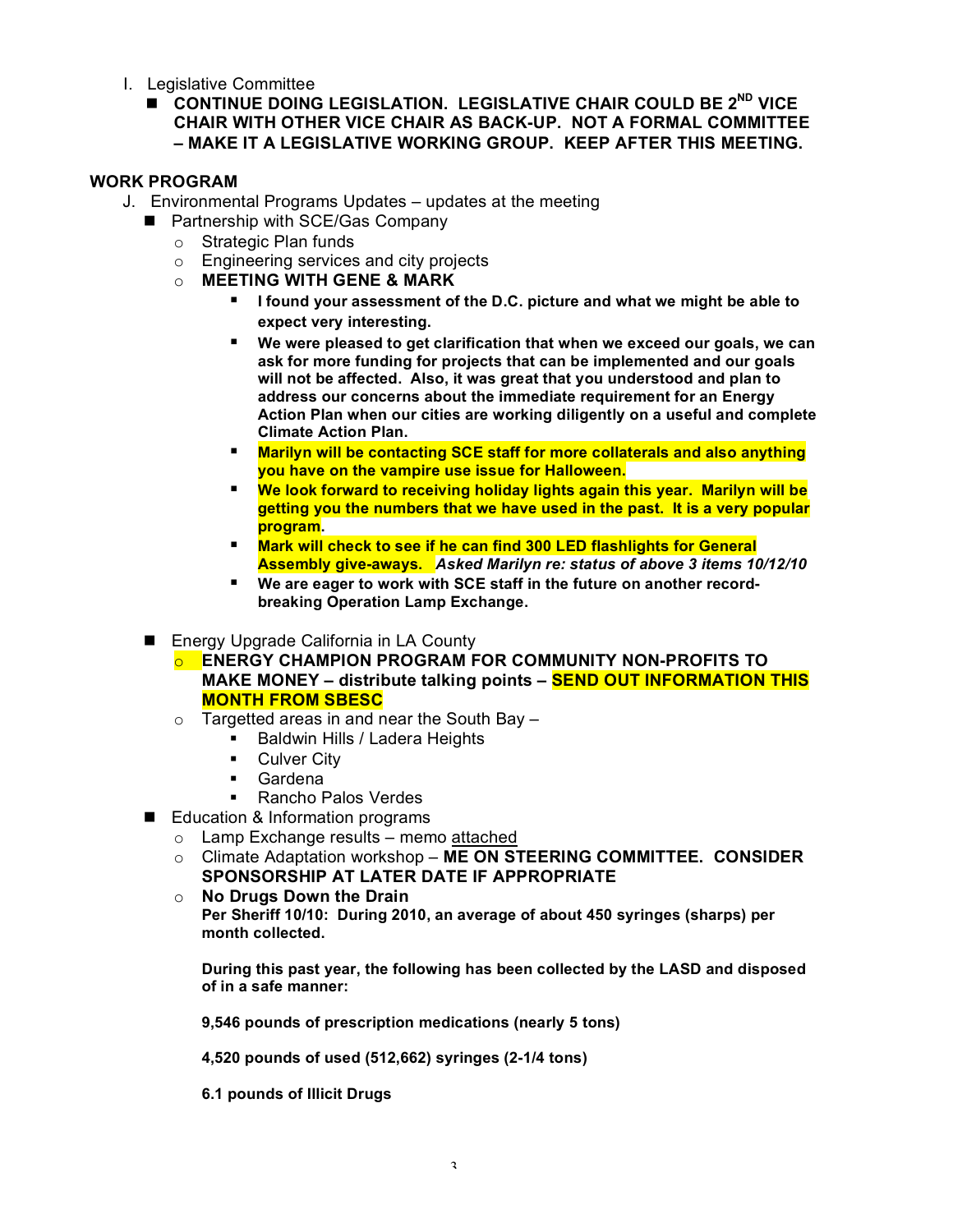- o **COMPOSTING DONATION 6 ; reached out to 4 firms**
- Climate Action Plan Development o Status of Community Inventory Reports
- United Way Pre-Apprenticeship Program
- **N** Vanpool program
- **Meetings held with:**

**Cal State University Dominguez Hills – Lunch & Learn scheduled for 2:30 pm on 10/11/10**

**Torrance Memorial Medical Center – Lunch & Learn date TBD; Employee list (3,000) received and being analyzed for Vanpool potential**

- **Watson Land Company Lunch & Learn (1 of 2) to be held 10/13/10**
- **Calls made to Metro's AQMD List and City of Torrance list (see attached excel sheet); do any committee members have contacts within that list to help get past 'gatekeepers?'**
	- Volunteer Hours and Plans for the November Reception
		- o **Total 2010 = 1,584.25**
		- o **Grand total = 3,920.80**
		- o **PLAN RECOGNITION INTRODUCE ALL AT ONCE. PREPARE PACKET OF ALL CERTIFICATES.**
- K. LUV Project updates at the meeting
	- Status of vehicle deployments and experiences
	- $\blacksquare$  AQMD event November 16 EV 101 Workshop for cities and expo
		- o **AQMD EVENT NOV. 16 OR DEC. 9 (CHARGE? VIP LUNCH? RIDE/DRIVE?) – NO FOOD FOR PUBLIC. NOV. 16 IS TUESDAY – BAD FOR TORRANCE. PREFER – DECEMBER 9; FARMERS' MARKET MIGHT HELP.**
	- Update on CPI charging port infrastructure for South Bay **FREE BUT NEED TO PAY FOR INSTALLATION. NEED TO LOOK AT EXISTING OUT-DATED ONES AND UPGRADE. INFO TO BE SENT TO CITIES**
- O. Involvement in Economic Development in the South Bay
	- **DISCUSSED MEMO**. **CHAMBER IS NOT GRASS ROOTS. PART OF A STATEWIDE ORGANIZATION.**
	- **ACTION: TAKE TO CITY MANAGERS & MEMBERS TO CHECK WITH THEIR CITIES AND BRING BACK NEXT MONTH**

#### **SPECIAL EVENTS**

- $\blacksquare$  6<sup>th</sup> Bi-national Mayors Summit Redondo Beach October 28 & 29
	- $\circ$  Invited are the Mayors and city staff of the 5 border cities of Mexico. The current and in-coming Mayors of each city have been invited. For CA, the Mayors and city staff of all cities in LA, San Diego, Orange, Imperial, and San Bernardino counties, all 193 of them are being invite. Based on past Summits, there are approximately 200 attendees.
	- o SBCCOG/SBESC requested to participate on environmental discussion
- Green Task Force Environmental Charter School October 21 **AGENDA DISTRIBUTED**
- PUC Public Advisor meeting Changed to January 27, 2011 ca. 4:30 pm to 6:30 pm

**HOMELESS COUNT – MARK SILVERBUSH – LA HOMELESS SERVICES AUTHORITY Thanks for the referral, I'll get in touch with Help the Homeless Help Themselves. I found a website for them.**